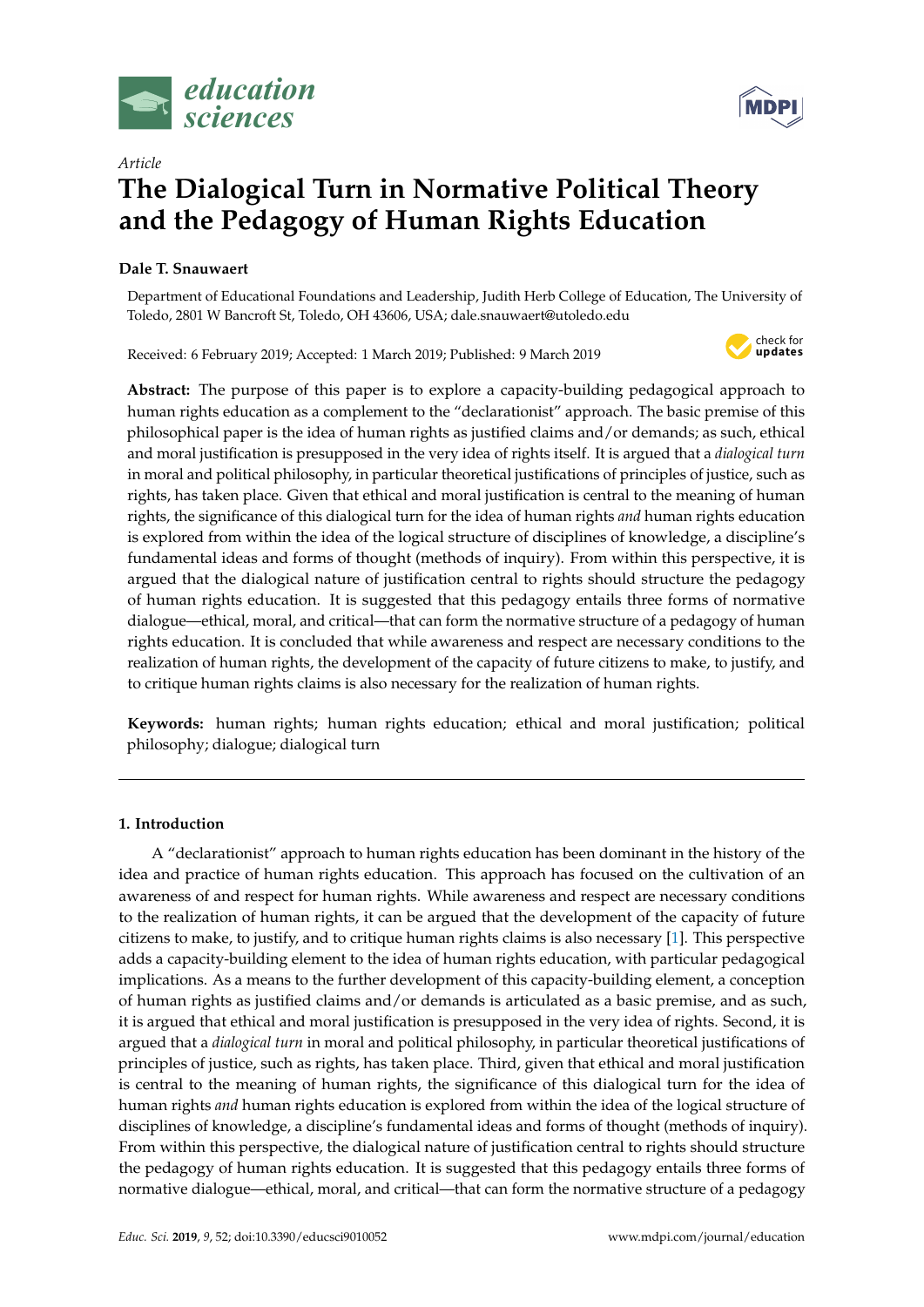of human rights toward the outcome of human rights capacity development—the capabilities necessary for citizens to realize their own and others' human rights. This paper is a work of philosophy and employs the standard methods of philosophical inquiry. As such, the paper does not make empirical claims nor are empirical findings offered. The purpose of the paper is to outline a philosophical conception of a human rights pedagogy.

## **2. Basic Premise: Human Rights as Justified Claims**

Human rights can be conceived as what a human being is justified in demanding and thus claiming as a matter of right/justice. As Henry Shue suggests:

A moral right provides (1) the rational basis for a justified demand and (2) that the actual enjoyment of a substance be (3) socially guaranteed against standard threats. [\[2\]](#page-5-1) (p. 13)

Basic rights, then, are everyone's minimum reasonable demands upon the rest of humanity. They are the rational basis for justified demands the denial of which no self-respecting person can reasonably be expected to accept. [\[2\]](#page-5-1) (p. 19)

From this perspective, rights are justified demands for the enjoyment of social goods, which are guaranteed by the society. A right is a *rational* basis for a *justified* demand in the sense that it provides compelling *reason(s)* for the demand being met. Moreover, it is a demand based in moral equality/human dignity [\[2\]](#page-5-1). As demands, rights have to do with the activity of claiming—to demand something is to assert claim onto others; claiming in turn is a rule-governed activity: "To have a claim . . . is to have a case meriting consideration . . . to have reason or grounds that put one in a position to engage in performative and propositional claiming" [\[3\]](#page-5-2) (p. 185). As such, human rights are "moral claims upon the organization of society" [\[4\]](#page-5-3) (p. 200); in turn, the organization of society is founded upon a conception of justice that regulates its basic structure [\[5](#page-5-4)[,6\]](#page-5-5).

The validity of a rights claim is contingent upon justification within a system of rules. Therefore, legal rights are valid claims within a system of law, whereas a moral rights claim is valid in terms of moral principle. From this perspective, respect for persons is constituted by recognizing another as a potential maker of claims. Rights are, therefore, *justified moral* and, when codified into law, *legal claims*.

Furthermore, the substantive content of human rights (what one has a human right to) is comprised of ethical goods. An ethical good is that which we have reason to value, such as freedom, political self-determination, security of person, due process, subsistence, education, health care, etc. To assert that one should have a right to some good is to claim that that good possesses such value that it stands above mere preference, that it is fundamentally important to the pursuit of a good life. This claim of the value of the good also requires normative justification, which entails both ethical and moral justification (discussed below).

Justification is therefore presupposed within the very idea of a right. Justification pertains to both the content of the right as well as its general justifiability as a claim. We can ask: what is the rational basis of the justification of claims as matters of right? This question defines the pursuit, in part, of moral and political philosophy. As argued below, philosophical normative justification has taken a dialogical turn.

## **3. The Dialogical Turn in Moral and Political Philosophy**

In the second half of the 20th century and the beginning of the 21st century, a *dialogical turn* in moral and political philosophy, including approaches to the normative justification, has emerged [\[7\]](#page-5-6). Given that moral justification is central to the meaning of human rights, this dialogical turn is very significant for the idea of human rights *and* the pedagogy of human rights education (This section is a revised version of a part of the review essay [\[6\]](#page-5-5) with permission from *In Factis Pax.*).

The two most prominent modern (enlightenment) moral theories, Utilitarianism and Kant's deontological theory, proceed from a subjectivist orientation. Utilitarianism defines moral rightness in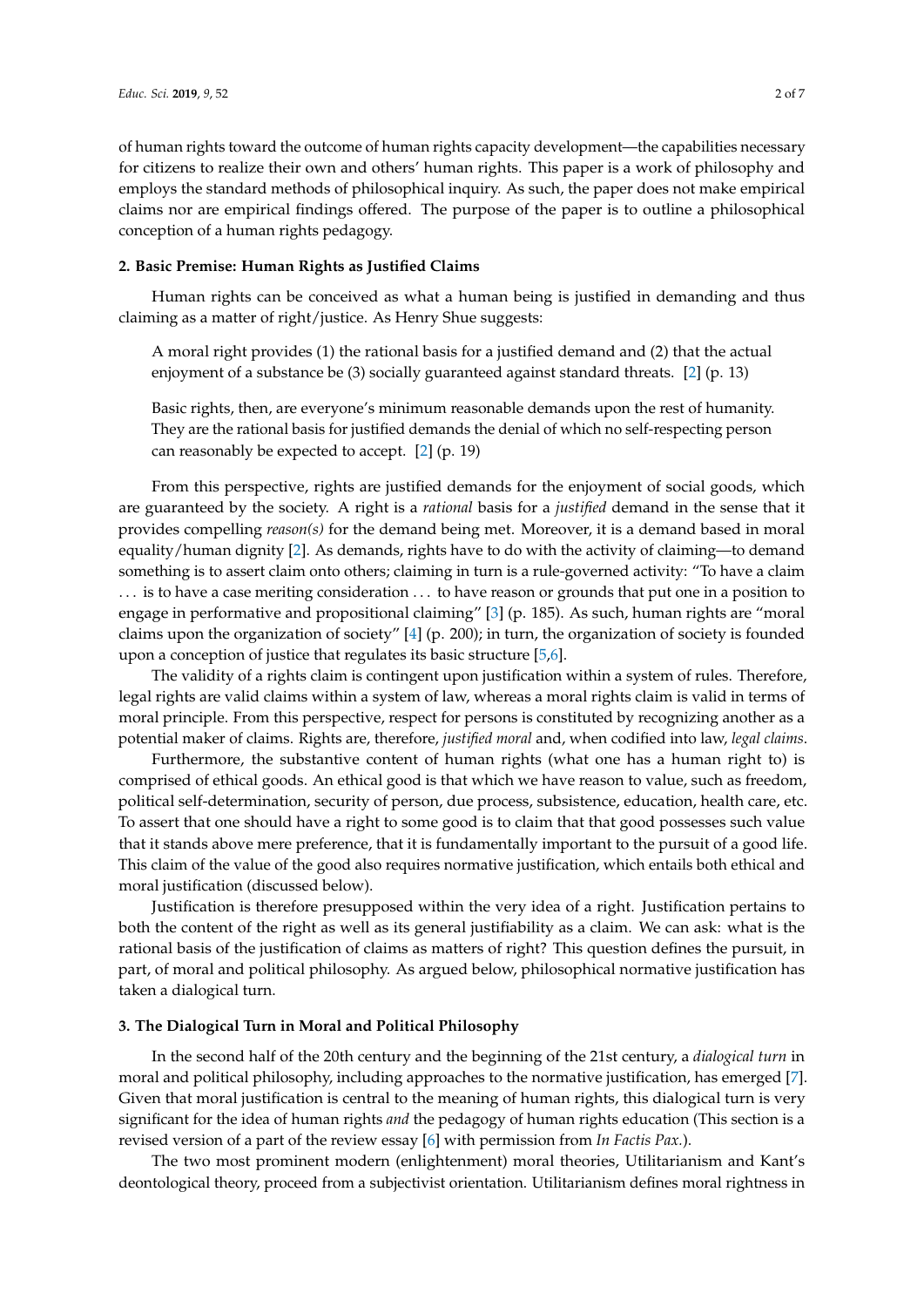terms of the maximization of aggregative utility. It posits that what is right is the action and/or rule that maximizes the best overall consequences. It measures overall consequences by the ranking of individual utility (by some measure of utility, such as pleasure or preference satisfaction) aggregated into a total sum of utility. The highest sum-ranked, average aggregate utility caused by the action or rule is that which is just. The utilitarian calculation is thus based in the equal consideration of individual subjective states of affairs. Although quite different in many ways, Kant's deontological theory is also subjectivist. He maintains that in the process of moral justification "... we merely make reason attend ... to its own principles." [\[8\]](#page-5-7) (p. 404). In other words, the criteria of the justifiability and validity of moral norms can be constructed from within the presuppositions of reasonable individual moral judgment, that is, solely within the reason of the individual alone—a process of internal subjective reflection.

Subsequently, a prominent shift in moral and political philosophy has emerged, which constitutes a shift from a subjective to an intersubjective orientation; this shift entails a significant dialogical turn in the sense that dialogue has come to be understood as the central process of normative justification. Justification is an inherent feature of reason, for by definition justification entails the offering of reasons in support of one's claim. It is recognized that the hallmark of human reason—theoretical, practical, and instrumental—is that the validity of any claim is grounded in intersubjective mutual agreement [\[9–](#page-5-8)[12\]](#page-6-0). Reason is not solely subjectively internally focused—it is directed outward toward others. This is true of normative justification. As the moral philosopher Rainer Forst maintains: "Respect for others does not rest on my relation to myself as 'making laws for myself' but corresponds to an original duty toward others that must be 'apprehended' and 'acknowledged' at the same time" [\[13\]](#page-6-1) (p. 55). The existence of others in an intersubjective relationship demands "a 'response-ability' toward, not for, others . . . 'the other' represents for me an "unconditional" call to responsibility, one that I can reject only at the cost of violating morality. . . . it is the "face" of the other that makes clear to me where the ground of being moral lies" [\[13\]](#page-6-1) (p. 59). It is the other person that obligates one to treat that person with respect, and respect structures a duty to offer them justification for the basic moral norms that will govern their relationship as persons.

This intersubjective call of the other is the basis of the dialogical turn in various approaches to moral and political philosophy: deontological moral constructivism, communitarianism, Walzer's interpretative approach, and capabilities theory, among others. A brief summary of each will highlight the dialogical turn within them.

## *3.1. Deontological Moral Constructivism*

Moral constructivism refers to a process in which moral norms are justified through a procedure of deliberation that is structured and defined in terms of fairness, such that the fair conditions of agreement between the parties "represent what citizens would adopt in a situation that is fair between them" [\[14\]](#page-6-2) (p. 310). The moral legitimacy of the results of deliberation (the mutual agreement) are transferred from the normative validity of the elements of fairness to what is agreed to. "The fairness of the circumstances under which agreement is reached transfers to the principles of justice agreed to ... What is just is defined by the outcome of the procedure itself" [\[14\]](#page-6-2) (pp. 310–311). The validity of the moral principles of justice agreed to is in a sense "constructed" through a fair procedure of dialogical intersubjective justification [\[5](#page-5-4)[,10](#page-5-9)[,13\]](#page-6-1). In this way, Kant's subjective constructivist procedure is reconstructed in intersubjective dialogical terms. The validity of the justification of moral claims, such as human rights, rests upon intersubjective mutual agreement achieved through dialogue under fair conditions. From this perspective, valid moral norms and ethical values rest upon sharable reasons exchanged in a deliberative, dialogical process [\[10,](#page-5-9)[13,](#page-6-1)[15](#page-6-3)[–18\]](#page-6-4). As Thomas Scanlon suggests: "thinking about right and wrong is, at the most basic level, thinking about what could be justified to others on grounds that they, if appropriately motivated, could not reasonably reject" [\[19\]](#page-6-5) (p. 197).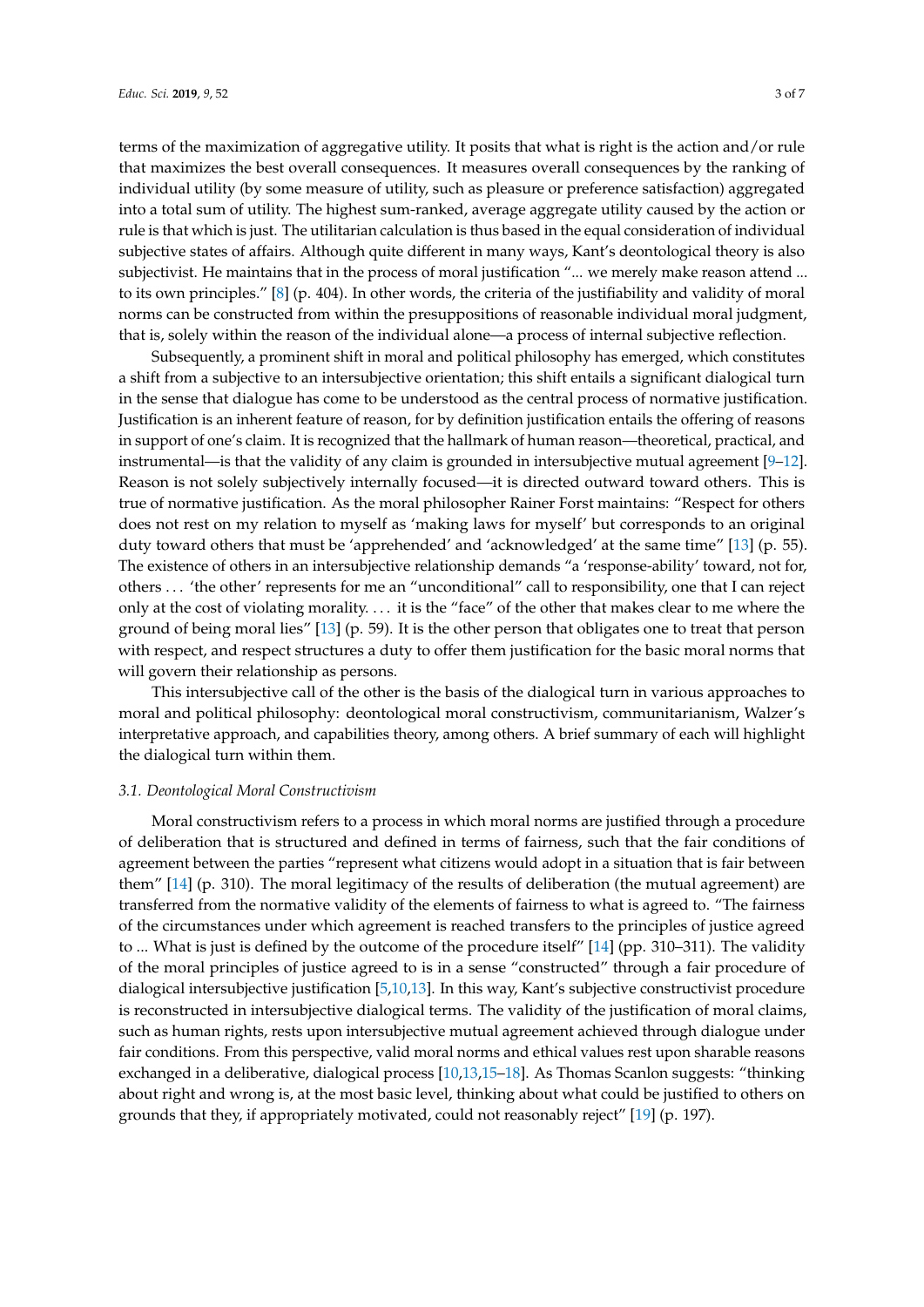Communitarians maintain that normative justification can *only* be grounded in a substantive collective ethical identity, in the sense that what is morally right is derived from and justified by shared ethical values. Communitarians maintain that individual identity is ontologically grounded in culture. They assert a dialogical understanding of identity as formed in the context of comprehensive conceptions of the good life implicit in the culturally thick traditions of various communities [\[20,](#page-6-6)[21\]](#page-6-7). They maintain that the moral right dialogically emerges out of, and is thus grounded in, the web of human relationships which constitute communal life. For example, Michael Sandel articulates the idea of a "constitutive community", constitutive in the sense that the collective ethical identity of the community forms the ethical identity of its members. Identity is not chosen, it is found within the ethical values of the community. In turn, the members' obligations are situated within the ethical identity of the community [\[20,](#page-6-6)[22\]](#page-6-8). Alasdair Macintyre also maintains that the identity of persons is dialogically formed within the context of the community, in particular in the social "roles" that define communal life and one's place in it that in turn contain obligations which one can only reject at the loss of identity. From this perspective, a coherent conception of morality is based in a conception of the human good [\[23\]](#page-6-9). Valid justification of moral norms is based upon collectively shared ethical values forged out of communal dialogical relationships.

#### Michael Walzer's Interpretative Approach

Walzer maintains that ethical and political philosophy proceeds intellectually by the application of an interpretative method [\[24](#page-6-10)[–27\]](#page-6-11). Consistent with the communitarian perspective, morality is neither discovered in the fabric of reality (e.g., religious ethics, natural law ethics), nor is morality invented, that is, constructed through procedural processes (moral constructivism) [\[5](#page-5-4)[,28\]](#page-6-12). Walzer argues that we do not have to discover or invent the moral world, it already exists; we are situated within it. Our own cultural traditions are the ultimate sources of morality; we do not need to discover or invent it, we need to interpret it. There is no other starting point for moral speculation; we start from where we are, reflecting on actually existing ethical beliefs. This reflection entails *dialogue* about the *meaning* of ethical goods and values. Fidelity to the deepest meaning of our most cherished values uncovered through a dialogical process of interpretation is the ethical standard of justification.

#### *3.3. Capabilities Theory*

In Amartya Sen's capabilities theory of justice, what is just is defined as that which promotes the realization of the combined index of capabilities of members of society as determined by the methods of social choice theory, comparative assessment, open impartial scrutiny, and public reasoning [\[19\]](#page-6-5). In other words, the state of affairs that ranks highest in terms of the combined index of capabilities is the most just among comparative alternatives. The process of comparative assessment proceeds for Sen through public reasoning—open and informed public deliberation, which tests the validity of the assessment in terms of the capacity to survive informed open impartial scrutiny through the exercise of public deliberation and public reason. Given the centrality of public reason for the comparative assessment of justice, there is an intimate connection between justice and democracy. Democracy is understood by Sen as public reasoning and deliberation. The pursuit of justice therefore can only proceed in terms of open impartial dialogue among citizens in the exercise of their public reason.

These examples highlight a significant *dialogical turn* in various methodologies of normative justification, placing dialogue at the center of ethical and moral justification. As argued below, this dialogical turn is highly significant for the theory and practice of human rights education.

# **4. The Logical Structure of Disciplines and the Pedagogy of Human Rights Education**

As noted above, the purpose of this paper is to explore a capacity-building approach to human rights education as a complement to the "declarationist" approach. While awareness and respect are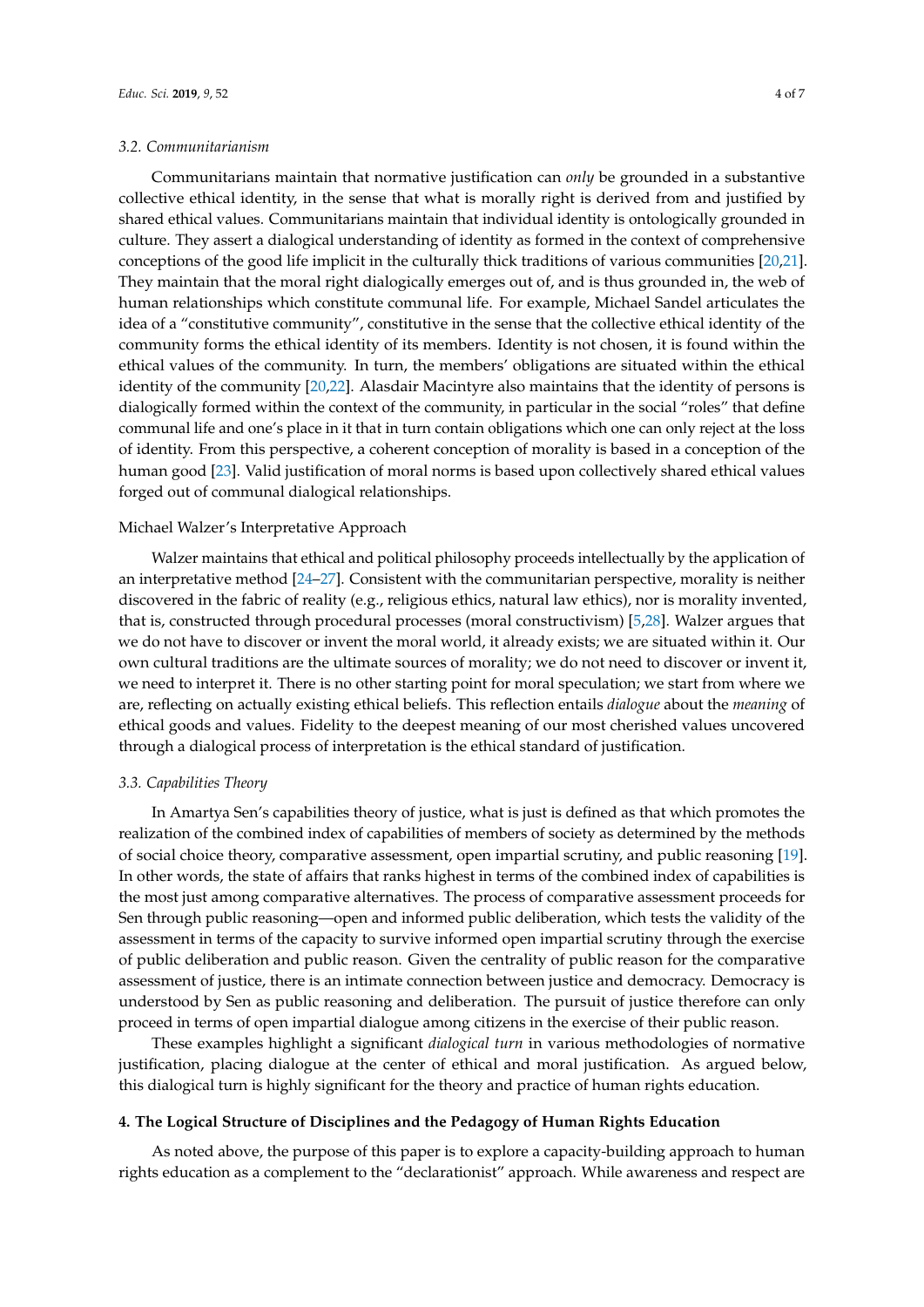necessary conditions for the realization of human rights, the development of the capacity to make, to critique, and to justify human rights claims is also fundamental for the realization of human rights. This perspective adds a capacity-building element to the idea of human rights education. To explore these pedagogical implications, the idea of the logical structure of disciplines of knowledge and inquiry is used here as a framework. This framework is based upon a curricular and instructional approach that places the teaching emphasis on the discipline's forms of thought. The forms of thought are instantiated in the *methods of inquiry characteristic of the discipline* [\[29](#page-6-13)[–33\]](#page-6-14). The teaching focus is on the way members of the discipline systematically pursue knowledge, including standards of justification.

From this perspective, if human rights are understood as justified claims, thereby placing ethical and moral justification at their core, and if justification is dialogical in its basic structure, then dialogical justification should be at the core of the teaching approach to human rights education. A pedagogy consistent with the dialogical structure of ethical and moral justification of human rights, therefore, can be formulated as a dialogical pedagogy of the practice of justification.

There are at least three forms of dialogical justification that pertain to human rights: ethical dialogue, moral dialogue, and critical dialogue [\[10\]](#page-5-9). These forms of normative dialogical discourse can be employed with students as pedagogies within human rights education.

The ethical justification of particular goods as the content of human rights is contingent upon their role in defining the collective self-understanding and identity of the social group. Ethical goods constitute our self-understanding of who we are and want to be. The goods that are most central to this self-understanding constitute the ethically justifiable content of human rights claims. This process entails the hermeneutic interpretation of the meaning and value of the good grounded in the collective identity of the social group one is asserting the claim to [\[34\]](#page-6-15). This interpretation requires public deliberation and dialogue in order to reach a shared understanding. This dialogical hermeneutic process is an important pedagogical element of human rights education [\[1,](#page-5-0)[35\]](#page-6-16).

However, it is important to note that within culturally diverse communities the viability of a common collective ethical identity upon which valid ethical justification can be based may be problematic, in the sense that there is a potential danger of the imposition of the ethical values of one group onto others. This point suggests that, in addition to the ethical justifiability of the content of rights, the *moral justification* of the ethical goods/values that constitute that content is also required. Ethical values, therefore, must be generally accepted as morally valid, and that validity is contingent upon general moral justification [\[34\]](#page-6-15).

As discussed above, the validity of moral justification rests upon intersubjective mutual understanding and agreement concerning moral principles *under fair conditions*. A human right as a justified demand is valid if it can be mutually agreed to under fair conditions. Valid moral norms must pass the test of fairness, resting on valid, sharable reasons. The process of justifying moral norms goes through a procedure of deliberation that is structured and defined in terms of *fairness*, such that the fair conditions of agreement between the parties "represent what citizens would adopt in a situation that is fair between them"  $[14]$  (p. 310). The moral justifiability of the values and principles agreed to as a result of deliberation between those affected is derived from the normative validity of the criteria of fairness that regulates the deliberation. Thus, the moral justifiability of human rights claims entails a dialogical process of deliberation that seeks fair mutual agreement about the validity of making claims as well as the content of those claims. Students of human rights can thus be engaged in this process of moral justificatory discourse at the core of the pedagogy of human rights education.

Furthermore, critical dialogue and a critical dialogical pedagogy should also be considered central to human rights education. Those who seek to deny the human rights of others through the pursuit of domination and oppression often employ invalid, ideological justifications that attempt to justify human rights denials and abuses. Unjust social structures and practices are sustained by invalid justifications and patterns of thought that constitute "cultural violence ... the symbolic sphere of our existence ... that can be used to justify or legitimize direct or structural violence . . . and thus [rendering it] acceptable in society" [\[36\]](#page-6-17) (pp. 291–292). The validity of these justifications fails to survive critical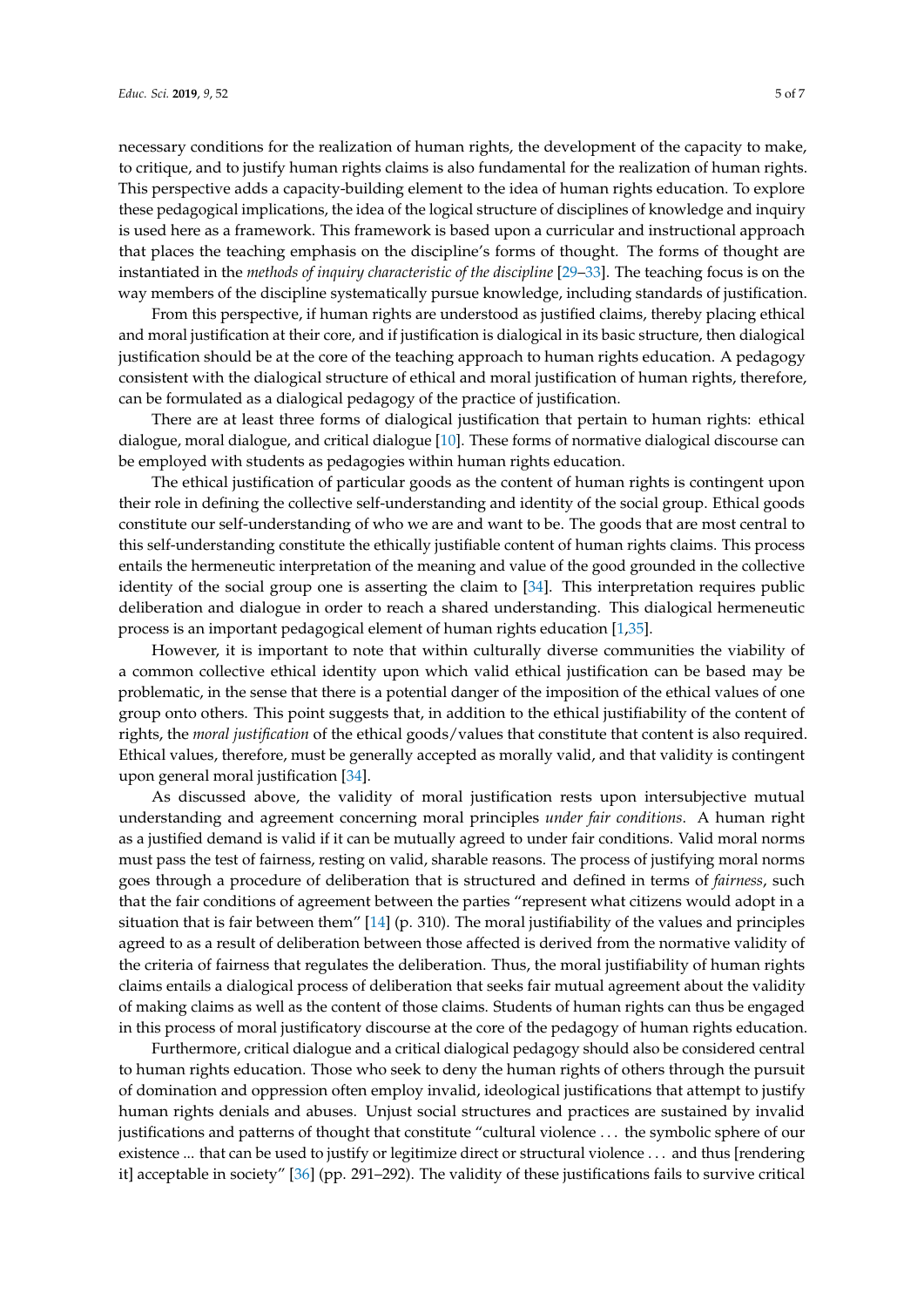scrutiny. One approach to the propagation of invalid justifications is the delegitimization of truth, often expressed as hostility to the process of verification; in extreme cases, even the very idea of truth itself is called into question. Furthermore, accompanying efforts to delegitimize institutions that promote and sustain independent thought, in particular universities and the free press, are continually pursued, which in turn undermines the value of expertise as a source of truth. This attack on truth and its institutions leads to the delegitimization of valid moral and legal norms, including rights. This normative delegitimization degrades and debases public deliberation, turning it into mere sloganeering and appeals to fear and anger, rather than reasoned argument [\[34,](#page-6-15)[37–](#page-6-18)[40\]](#page-6-19).

*Critical dialogue* involves the critique of invalid justifications which serve as ideological, culturally violent justifications for human rights abuses and denials. Critical dialogue further involves an understanding and critique of the functioning and impact of power within political institutions and knowledge and critical analysis of the structures of society. Therefore, from this perspective, the pedagogy of human rights education should also engage students in the processes of critical dialogue around invalid justifications of human rights denials and abuses [\[34\]](#page-6-15).

## **5. Conclusions**

Based upon the premise that human rights can be understood as justified claims, it was argued that ethical and moral justification is presupposed in the very idea of rights. It was then argued that a *dialogical turn* in moral and political philosophy, in particular theoretical justifications of principles of justice, such as rights, has taken place. Given that ethical and moral justification is central to the meaning of human rights, the significance of this dialogical turn for the idea of human rights *and* for a pedagogy human rights education was explored from within the idea of the logical structure of disciplines of knowledge. From within this perspective, it can be concluded that the dialogical nature of ethical and moral justification central to rights should structure the pedagogy of human rights education and that this pedagogy entails three forms of normative dialogue—ethical, moral, and critical—that together form the normative structure of human rights education. A pedagogy of ethical, moral, and critical justification should be considered as a means of developing the capacity of future citizens to make, to justify, and to critique human rights claims.

**Funding:** This research received no external funding.

**Conflicts of Interest:** The author declares no conflict of interest.

#### **References**

- <span id="page-5-0"></span>1. Al Daraweesh, F.; Snauwaert, D.T. *Human Rights Education Beyond Universalism and Relativism: A Relational Hermeneutic for Global Justice*; Palgrave Macmillan: New York, NY, USA, 2015.
- <span id="page-5-1"></span>2. Shue, H. *Basic Rights: Subsistence, Affluence, and U.S. Foreign Policy*; Princeton University Press: Princeton, NJ, USA, 1980.
- <span id="page-5-2"></span>3. Feinberg, J. The Nature and Value of Rights. In *The Philosophy of Human Rights*; Hayden, P., Ed.; Paragon House: St. Paul, MN, USA, 2001.
- <span id="page-5-3"></span>4. Pogge, T. How Should Human Rights Be Conceived? In *The Philosophy of Human Rights*; Hayden, P., Ed.; Paragon House: St. Paul, MN, USA, 2001.
- <span id="page-5-4"></span>5. Rawls, J. *A Theory of Justice*; Belknap Press of Harvard University Press: Cambridge, MA, USA, 1971.
- <span id="page-5-5"></span>6. Rawls, J. *Political Liberalism*; Columbia University Press: New York, NY, USA, 1993.
- <span id="page-5-6"></span>7. Snauwaert, D.T. The Dialogical Turn: A Review Essay of Peacebuilding Through Dialogue: Education, Human Transformation, and Conflict Resolution Edited by Peter N. Stearns, George Mason University Press. *In Factis Pax* **2018**, *12*, 165–175.
- <span id="page-5-7"></span>8. Kant, I. *Groundwork of the Metaphysic of Morals*; Harper Torchbooks: New York, NY, USA, 1964.
- <span id="page-5-8"></span>9. Habermas, J. *The Theory of Communicative Action*; Beacon Press: Boston, MA, USA, 1984.
- <span id="page-5-9"></span>10. Habermas, J. *Between Facts and Norms: Contributions to a Discourse Theory of Law and Democracy*; MIT Press: Cambridge, MA, USA, 1996.